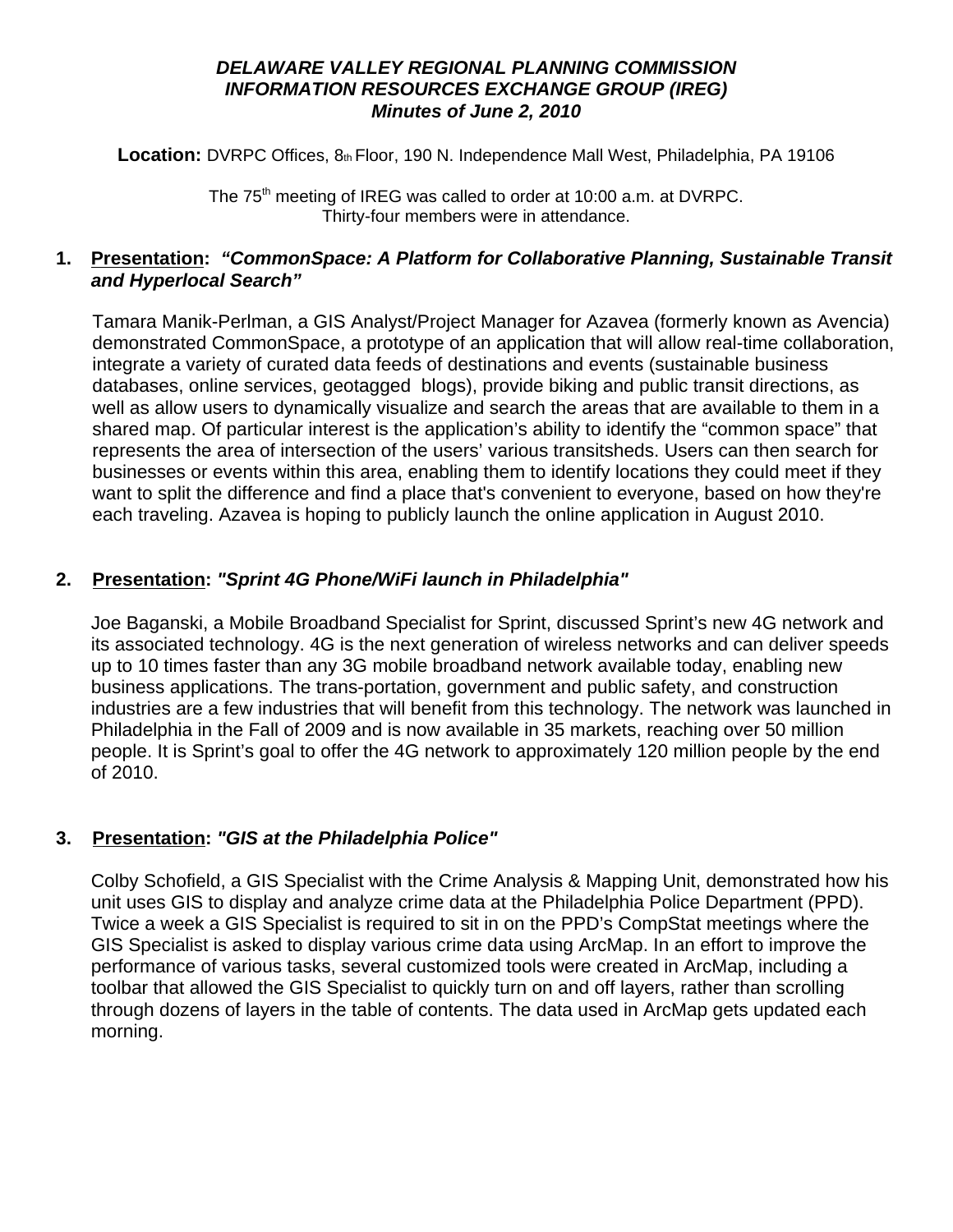### **4. Discussion and Information Items**

- Glenn McNichol from DVRPC reported on the 2010 Aerial Imagery Project. Imagery acquisition had been completed in mid-April. Digital Elevation Models from DVRPC's 2005 imagery project have been forwarded to the contractor to aid in the creation of a new, ortho-grade DEM for the 2010 imagery project. Pilot imagery was received from the contractor and was being evaluated. Staff will continue to coordinate with the USGS throughout the project's lifecycle.
- Nick Canzoneri from DVRPC announced that the public comment period for TIP projects within DVRPC's five Pennsylvania counties is open until the end of June. www.dvrpc.org/TIP/fy09-PA.htm

The next IREG meeting is scheduled for September 8, 2010.